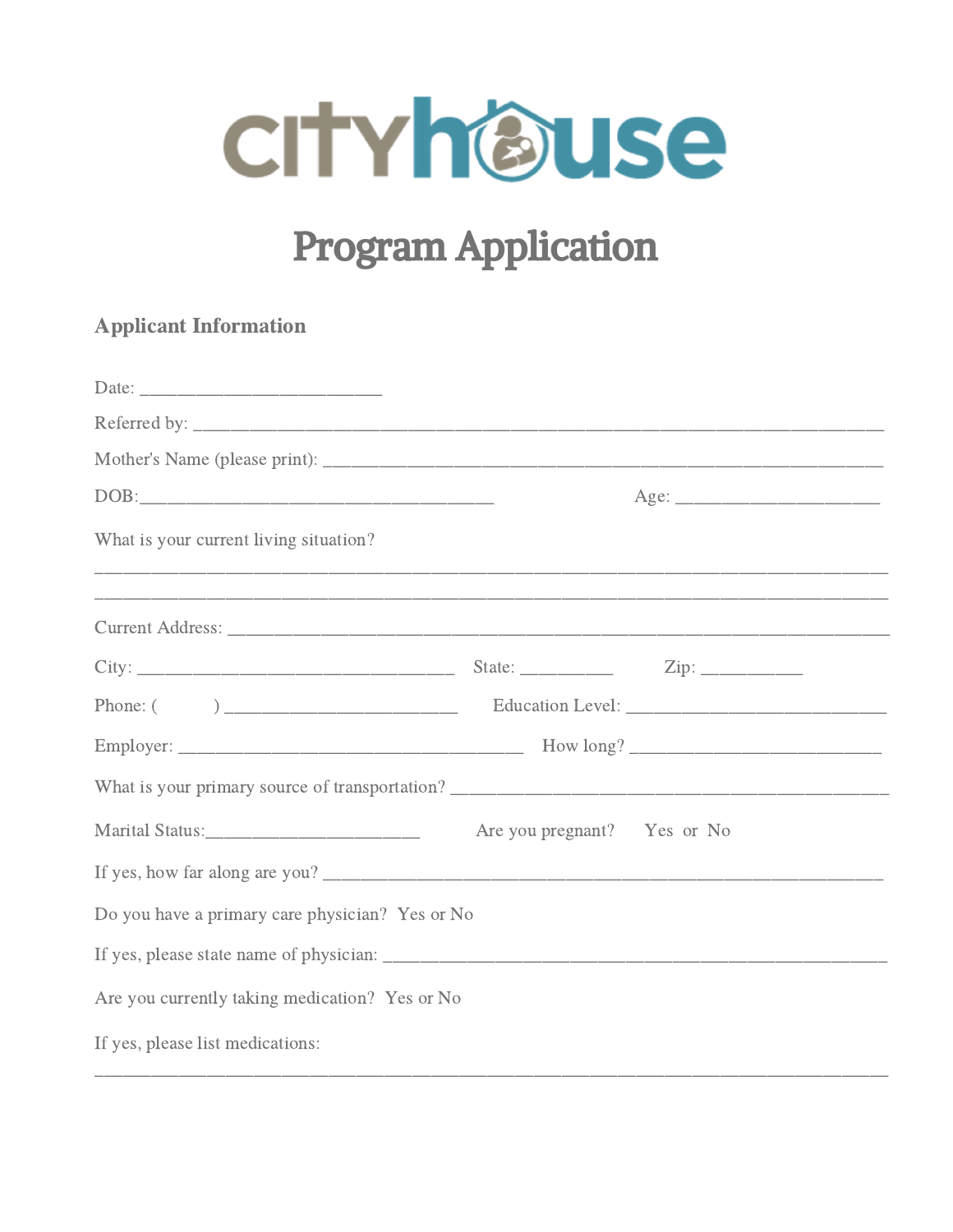Have you been hospitalized in the past 12 months? Yes or No

If yes, please explain:

Do you have a history of substance abuse? If yes, what substances have you used in the past year?

Do you have a history of mental health problems? If yes, please explain including any treatment, medication or Baker Acts.

Do you attend church on a weekly basis? Yes or No

| If yes, where:<br>________ |  |  |
|----------------------------|--|--|
|                            |  |  |

#### **Income Information**

In this section, please include all income you or anyone in your household receives.

| Please list all sources of income: |  |  |
|------------------------------------|--|--|
| Total monthly income:              |  |  |

#### **Child Information**

| Do you have full custody? Yes or No |
|-------------------------------------|
|                                     |
|                                     |
|                                     |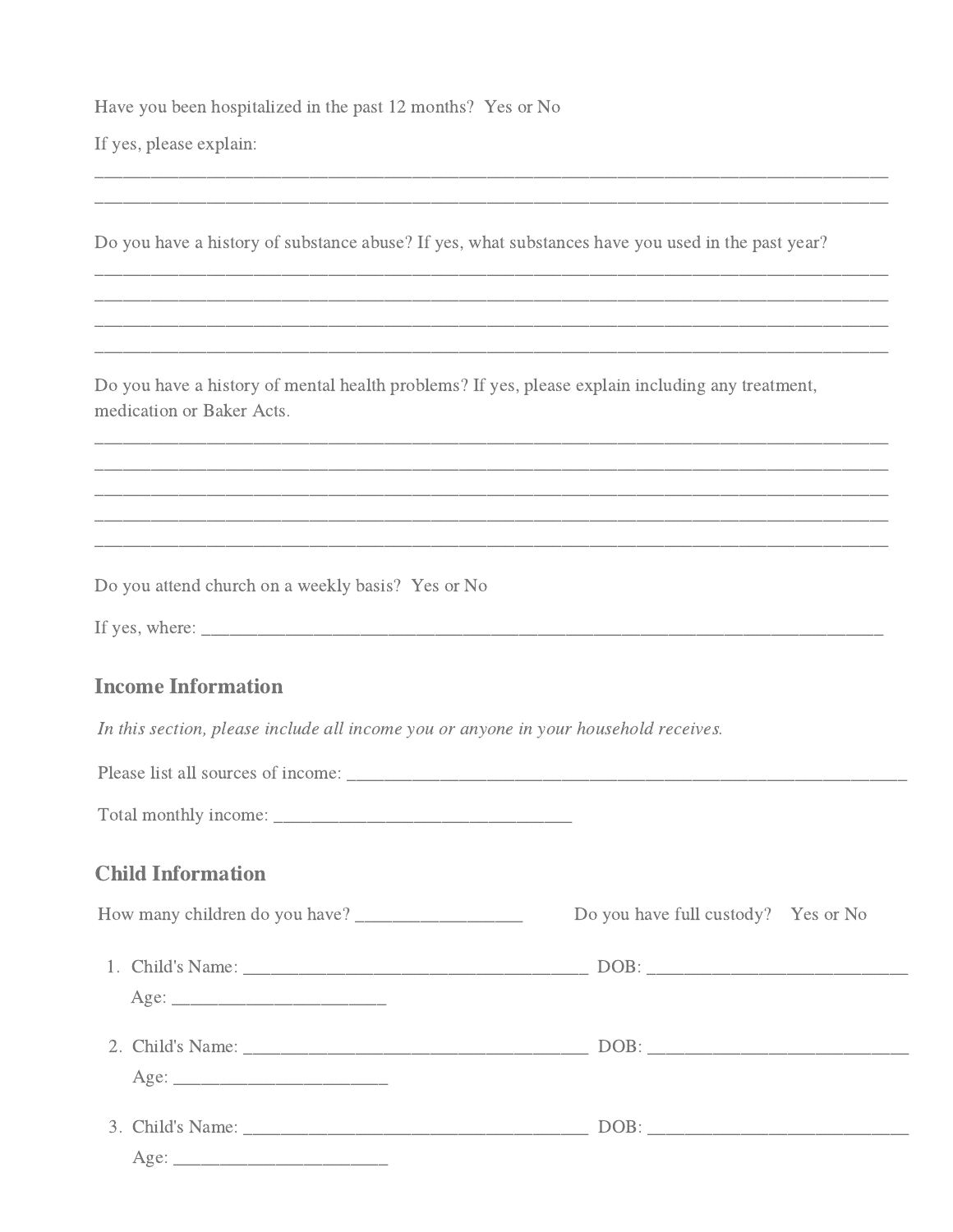Are your children enrolled in school/daycare? Yes or No

Do your children have a primary care physician? Yes or No

Are you currently taking any medications? Yes or No

Please explain what situation occurred for you to have become a single mother?

Where is your child/ren's father(s)?

Does your child/children's father(s) have visitation rights? If so, please explain when and where.

Why do you want to participate in the CityHouse Program? What do you hope to gain from living at CityHouse?